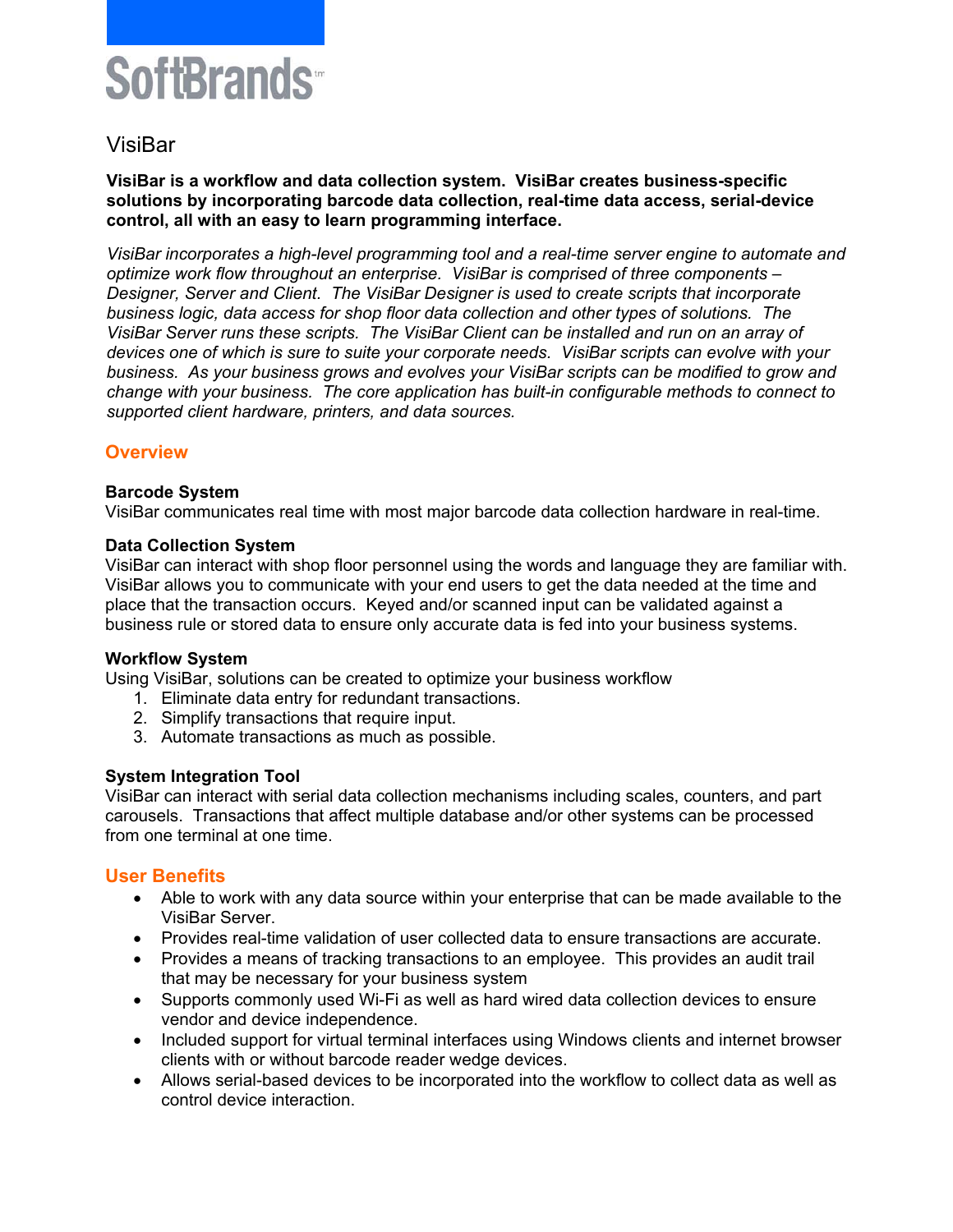ftBrands

- Provides a Windows environment to develop scripts that access all defined data sources and client devices.
- Allows barcode label definitions to be called from VisiBar scripts so they are printed as part of each transaction that requires it.
- Validate user input based on how you want to collect the data.
- Calculate and modify input based on your business rules.
- Simultaneously "feed" multiple, unrelated systems with a single transaction.
- Ensure timely and accurate data for all transactions to database management systems throughout the enterprise.
- Prompt users in multiple languages so that each user interacts with the specific language.
- Employ local terms that are familiar to your users as part of the user interface.

## **Potential Solutions**

## **Warehouse Management**

- Track Inventory
- Automate Physical Inventory, Cycle Counts, and Inventory Consolidation.
- Facilitate Delivery of Materials for Production.
- Manage the receiving and put-away process
- Integrate with your Business System

## **Manufacturing Execution System**

- Perform Labor Tracking
- Control Production Tracing
- Support Defect Tracking
- Support Parametric Data Collection
- Facilitate Order-less Manufacturing
- Support Lot tracing Requirements
- Support Serialization from point of conception

## **Advanced Shipping & Labeling**

- Manage and Direct the Pick and Pack process for order fulfillment
- Provide Control and Traceability
- Create Product, Order and Shipping labels
- Manage the Shipping Process
- Allow shipping by Pallet ID or license plate
- Interface directly with your manifest system

## **Time and Attendance**

- Validate badge scan to employee data
- Generate transaction files to post clock punches.
- Dependant on Time and Attendance software.